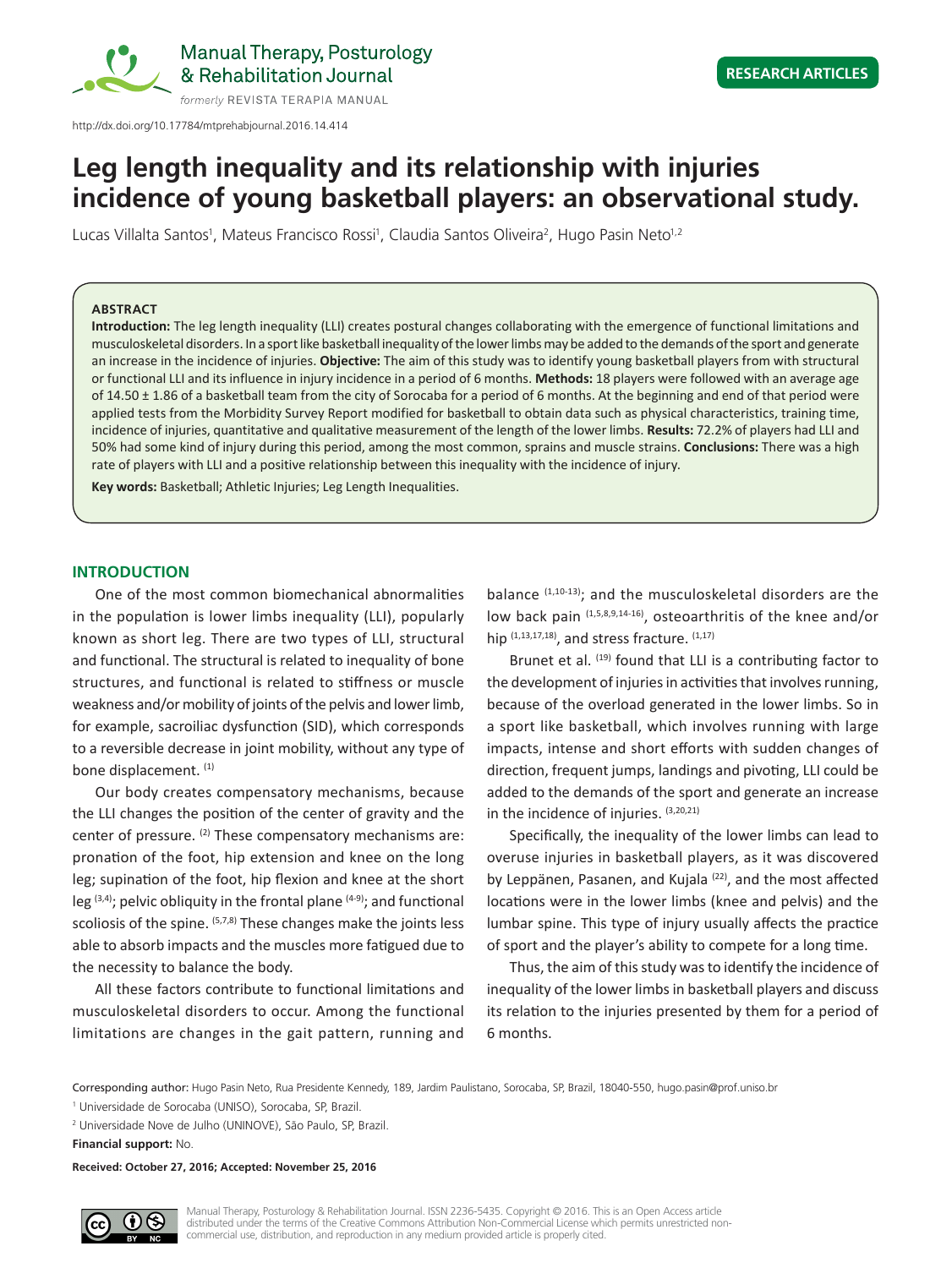

### **METHODS**

This is an observational and cross-sectional study of basketball players aged 10 to 18 years.

#### **Ethical aspects**

The study was approved by the Research Ethics Committee of the University of Sorocaba (UNISO) by the protocol 1.020.268. The study included minors subjects, where the legal guardians had to sign the Informed Consent Form to allow the participation of the minor in the study.

#### **Participants**

To determine the sample, the eligibility criteria was divided into inclusion and exclusion criteria. The inclusion criteria were: being a player belonging to the team Sorocaba Basketball League and aged between 10 and 18 years. On the other hand, the exclusion criteria were: being away from training in the early period of the study and have musculoskeletal pathology that could influence the outcome of the physical test.

## **Evaluation Tools**

The tools used to evaluate basketball players were a two meters tape measure, a digital scale, a fixed height gauge and a stretcher.

#### **Data Collection**

Data collection was carried out individually by a Morbidity Survey Report (MSR) from Vanderlei et al. (23) and Pastre et al. (24) (Appendix 1). The first phase was the collection of information such as gender, age, body mass, height, body mass index (BMI), months of training, training hours per week, training sessions per week, and previous injuries. Moreover, in this phase were made two leg length assessments to differentiate structural or functional inequalities. The first evaluation quantifies the LLI and was performed using the Tape Measure Method (TMM) based on Neelly et al. (25) study. The second assessment was carried out through the Downing test that seeks to assess the presence of a dysfunction on the pelvis. (26-29)

The second phase was carried out over the next 6 months and it is related to the incidence and characteristics of injuries presented during this period. The definition of injury in sport chosen for this study was "any problems that occur in the musculoskeletal system that is originated in sports depriving the player of any activity during training or competition". $(23,24)$ 

The MSR variables follow the same order as Pastre et al. <sup>(24)</sup> and Vanderlei et al. (23) presented, where the participants were asked 12 different types of injuries (muscle strain, contracture, tendinopathy, etc.), 4 types of injury mechanism (direct contact, a single traumatic event such as an impact of players, without contact, sport activities like jumping and running, and overuse, repetitive microtraumas in the musculoskeletal system without adequate recovery), 19 anatomical sites

of injury or discomfort (trunk, shoulder, wrist, hand, thigh, leg, ankle, foot, etc.), 2 types of return to normal activities (asymptomatic and symptomatic), and 2 moments of injury (training or competition).

## **Statistical analyses**

To interpret the results the Microsoft Excel (2013) was utilized. In addition, it was used an exploratory and descriptive analysis based on the mean and standard deviation (SD) for continuous variables and frequencies and percentages for categorical variables.

#### **RESULTS**

The initial sample counted with the participation of 70 players which after undergoing the eligibility criteria were selected and reduced to 54. Among these volunteers and players initially selected, 36 were excluded from the sample for reasons such as change of team or sport leave (Figure 1). Thus, the final sample consisted of 18 players whose which the general characteristics are described in Table 1.

Regarding the analysis of the incidence of LLI, considering only the equal or greater differences than 0.5 cm, were found in 72.2% of the players, of these, 46.1% had a shorter right leg while 53.9% presented the same condition in their left leg.

Another result was observed for the presence or absence of dysfunction of the pelvis (SID) associated with LLI. Among the LLI cases, 50% of them were related to SID, showing a structural change accompanied by a functional one, while in 22.2% of cases the LLI happened isolated (structural change), and 11.1% of cases were observed only SID (functional limitation) (Figure 2).

With regard to the incidence of injuries, 50% of the players reported at least one injury, of these, 66.6% with LLI associated with SID; 22.2% with only LLI; and 11.1% with only SID. Players who did not have LLI or SID did not report any injury. The most common types of injuries were sprains (55.5%) and muscle strain (44.4%), and the mechanisms of injury were during running or landing without contact with another player (55.5%), direct contact with another player (22.2%) and (22.2%) overload training. As for the most affected regions: ankle (33.3%), knee (22.2%), anterior thigh (22.2%), hip (11.1%) and hand (11.1%).

#### **DISCUSSION**

The results of this study showed a high incidence of LLI in the evaluated players, as well as the high rate of injuries in this group, showing a direct relationship between LLI and the injury rate. This fact can be seen when observed that 88.8% of the athletes who had injury during the study period had this difference (66.6% LLI and SID associated; only 22.2% LLI). Another important aspect observed was that only 22.2% of injuries were reported by the athletes as due to direct contact with another player demonstrating that the injuries can have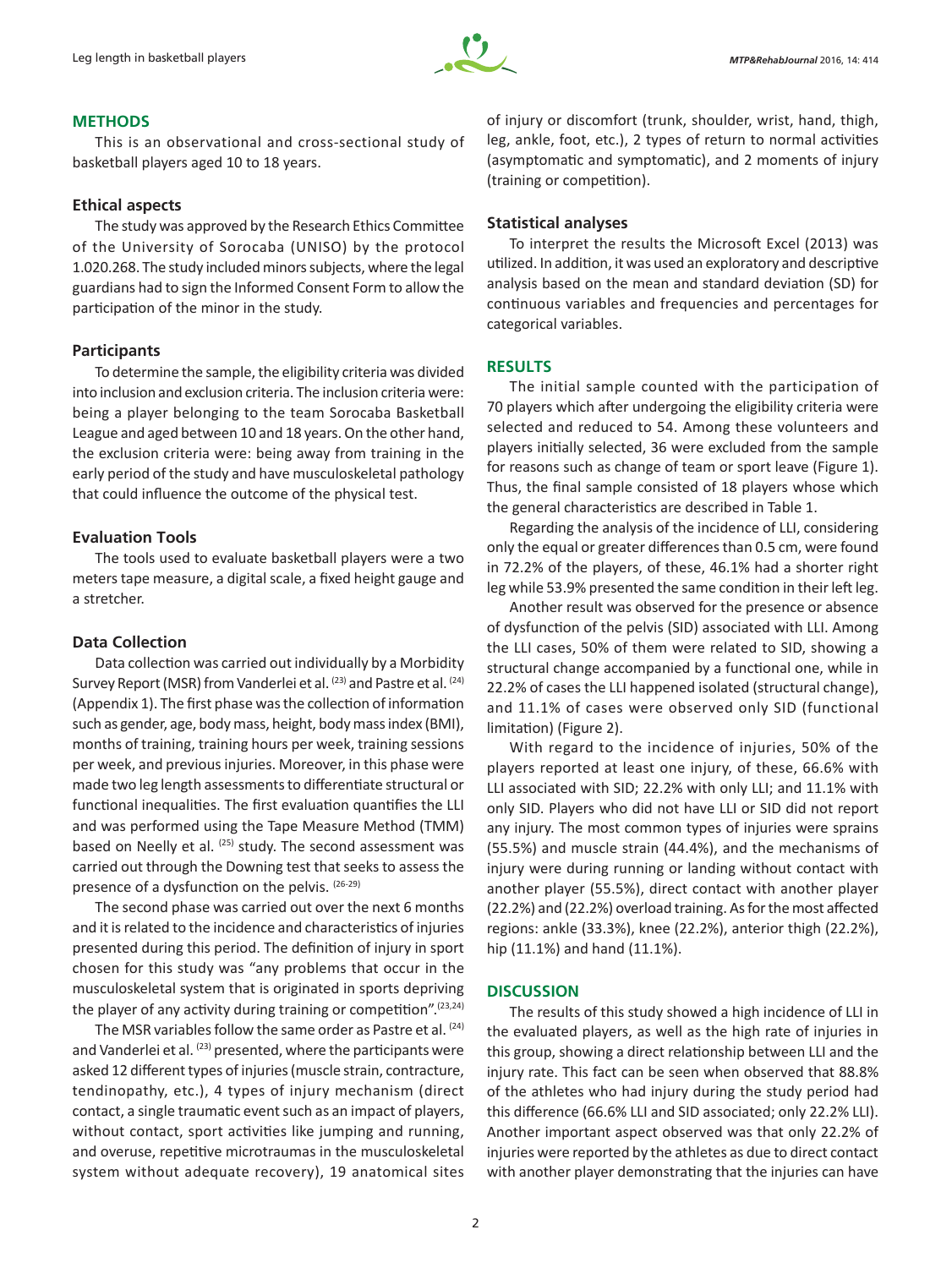



**Figure 1 -** Flowchart composition of participants

**Table 1 –** General characteristics of the basketball players

|                            | Players (n=18)    |
|----------------------------|-------------------|
| Age (years)                | $14.50 \pm 1.86$  |
| Body mass (kg)             | $64.07 \pm 13.24$ |
| Height (m)                 | $1.73 \pm 0.12$   |
| BMI (kg/m <sup>2</sup> )   | $21.19 \pm 2.72$  |
| Months of training         | $17.17 \pm 15.70$ |
| Training hours per week    | $4.17 \pm 2.03$   |
| Training sessions per week | $2.78 \pm 1.36$   |

n – number of subjects, kg – kilogram, m – meter, BMI – Body Mass Index, kg/m<sup>2</sup> = kilogram per meter squared.

an important functional relationship, and yet the vast majority of them (88.8%) located in the lower limbs, even in sport that is highly related to the upper limbs.

Other studies showed the relationship of LLI and injuries, such as Brunet et al. <sup>19</sup> reporting that the biomechanical imbalance generated by LLI in recreational runners can increase from two to four times the body weight, making the body more vulnerable to injury. Liu et al. (30) suggests that individuals with LLI had an increase in the degree of supination of the subtalar joint, producing a stiffer foot thus less capable of absorbing impact, which is more prone to injury. These reports corroborate with the findings of this study, where most players with LLI and SID were injured, mostly in the lower limbs without being by direct contact with other players, indicating that a functional change influence on the incidence and type of injury.

The correction of LLI is defended by authors such as Brunet et al.<sup>19</sup> to prevent the installation of overuse injuries because it generates postural imbalances that contribute to the occurrence of injuries in running activities. In a functional LLI, that occurs when LLI and SID are associated, the treatment may include temporary postural insoles, joint mobilizations, stretching and strengthening the muscles that generated the DSI. In contrast, the treatment of structural LLI would be performed with the use of permanent postural insoles and postural reeducation.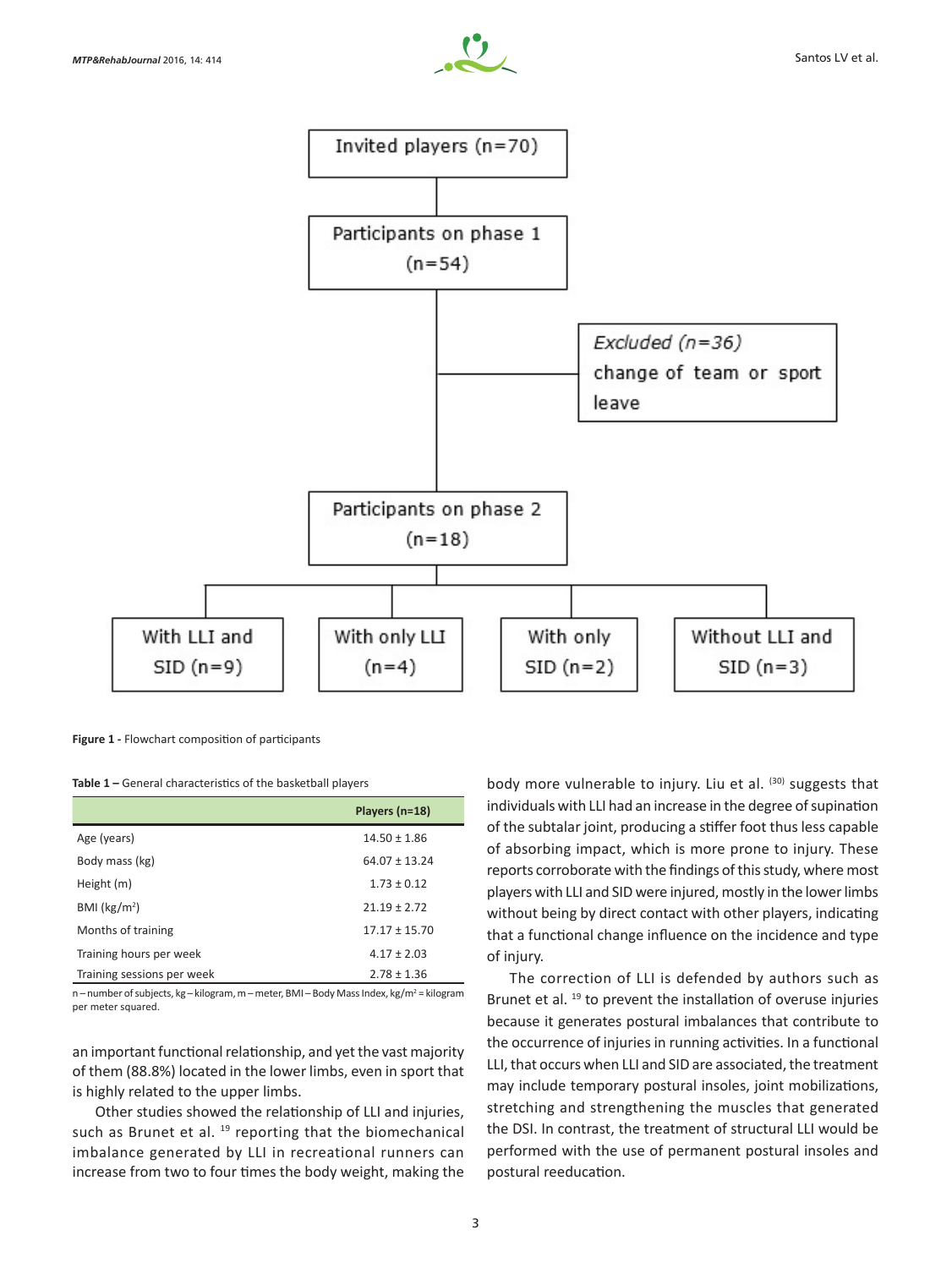



■ Without Injury = With Injury

**Figure 2 -** Injury incidence according to the players dysfunction group

With regards to the amount of LLI, in millimeters, needed to prevent or treat potential problems in the musculoskeletal system resulting from this dysfunction, there is no consensus in the literature with a minimal difference to start a treatment.<sup>5-7</sup> However, considering the functional demand of a high-level sport and the results of this study, it can be justified the need to treat it independently of its size difference.

## **CONCLUSIONS**

There was a high rate of players with LLI and a positive relationship between this inequality with the incidence and characteristics of injuries, indicating the need to intervene in this inequality, preventively.

## **ABBREVIATIONS**

LLI – lower limb inequality,  $SID$  – sacroiliac dysfunction, n – number of subjects, kg – kilogram, m – meter, BMI – Body Mass Index,  $kg/m^2$  = kilogram per meter squared.

## **ACKOWLEDGMENTS**

We thank the Medical Department and the Administrative Department of the Sorocaba Basketball League who allowed and supported the data collection of their athletes.

#### **AUTHORS' CONTRIBUTIONS**

LVS carried out the lower limb inequality and incidence of injuries in basketball studies, participated in the data collection, and drafted the manuscript. MFR carried out the biomechanics of injuries in basketball studies and participated in the data collection. CSO coordinated and helped to draft the manuscript. HPN carried out the lower limb inequality studies, performed the statistical analysis and helped to draft the manuscript.

## **CONFLITS OF INTEREST:**

No.

## **REFERENCES**

- 1. Gurney B. Leg length discrepancy. Gait & Posture [Internet]. 2002;15(2):195–206. Available from: http://www.sciencedirect.com/ science/article/pii/S0966636201001485
- 2. Betsch M, Schneppendahl J. Influence of foot positions on the spine and pelvis. Arthritis care & … [Internet]. 2011 Dec [cited 2014 Aug 29];63(12):1758–65. Available from: http://www.ncbi.nlm.nih.gov/ pubmed/22127967
- 3. Pereira C, Sacco I. Is structural and mild leg length discrepancy enough to cause a kinetic change in runners' gait? Acta Ortopédica Brasileira [Internet]. 2008 [cited 2014 Oct 24];16:28–31. Available from: http:// www.scielo.br/scielo.php?pid=S1413-78522008000100005&script=sci\_ arttext
- 4. Walsh M, Connolly P, Jenkinson a, O'Brien T. Leg length discrepancy--an experimental study of compensatory changes in three dimensions using gait analysis. Gait & posture [Internet]. 2000 Oct;12(2):156–61. Available from: http://www.ncbi.nlm.nih.gov/pubmed/10998613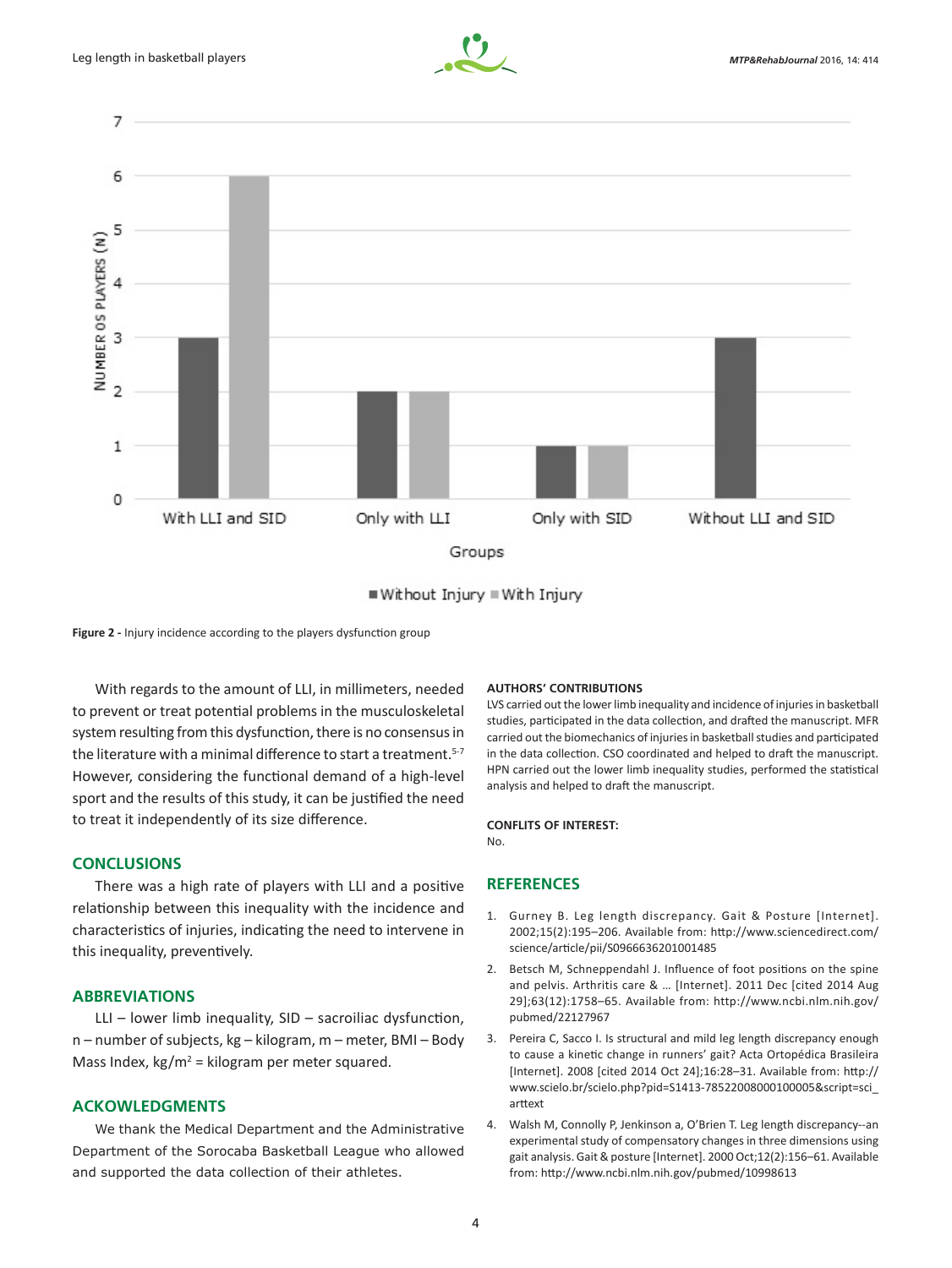

- 5. Raczkowski JW, Daniszewska B, Zolynski K. Functional scoliosis caused by leg length discrepancy. Archives of medical science : AMS [Internet]. 2010 Jun 30 [cited 2014 Aug 29];6(3):393–8. Available from: http://www. pubmedcentral.nih.gov/articlerender.fcgi?artid=3282518&tool=pmcent rez&rendertype=abstract
- 6. Vink P, Kamphuisen H a. Leg length inequality, pelvic tilt and lumbar back muscle activity during standing. Clinical biomechanics (Bristol, Avon) [Internet]. 1989 May;4(2):115–7. Available from: http://www.ncbi.nlm. nih.gov/pubmed/23916004
- 7. Betsch M, Wild M, Große B, Rapp W, Horstmann T. The effect of simulating leg length inequality on spinal posture and pelvic position: a dynamic rasterstereographic analysis. European spine journal : official publication of the European Spine Society, the European Spinal Deformity Society, and the European Section of the Cervical Spine Research Society [Internet]. 2012 Apr [cited 2014 Aug 28];21(4):691–7. Available from: http://www. pubmedcentral.nih.gov/articlerender.fcgi?artid=3326121&tool=pmcent rez&rendertype=abstract
- 8. Defrin R, Benyamin S Ben, Aldubi RD, Pick CG. Conservative correction of leg-length discrepancies of 10mm or less for the relief of chronic low back pain. Archives of Physical Medicine and Rehabilitation. 2005;86(11):2075– 80.
- 9. Kendall J, Bird A, Azari M. Foot posture, leg length discrepancy and low back pain–Their relationship and clinical management using foot orthoses–An overview. The Foot [Internet]. Churchill Livingstone; 2014 [cited 2014 Aug 23];24(2):75–80. Available from: http://www. sciencedirect.com/science/article/pii/S0958259214000121
- 10. Pereira CS, Sacco IDCN. Desigualdade estrutural discreta de membros inferiores é suficiente para causar alteração cinética na marcha de corredores? Acta Ortopédica Brasileira. 2008;16(1):28–31.
- 11. Merker A, Rummel J, Seyfarth A. Stable walking with asymmetric legs. Bioinspiration & biomimetics [Internet]. 2011 Dec [cited 2014 Aug 29];6(4):45004. Available from: http://www.ncbi.nlm.nih.gov/ pubmed/22126858
- 12. Cole WG, Gill S V, Vereijken B, Adolph KE. Coping with asymmetry: how infants and adults walk with one elongated leg. Infant behavior & development [Internet]. Elsevier Inc.; 2014 Aug [cited 2014 Aug 24];37(3):305–14. Available from: http://www.ncbi.nlm.nih.gov/ pubmed/24857934
- 13. Golightly YM, Allen KD, Renner JB, Helmick CG, Salazar a., Jordan JM. Relationship of limb length inequality with radiographic knee and hip osteoarthritis. Osteoarthritis and Cartilage. 2007;15(7):824–9.
- 14. Burke W. Leg length inequality in humans: A new neurophysiological approach. Neuroscience Letters. 2004;361(1–3):29–31.
- 15. Rothenberg RJ. Rheumatic Disease Aspects of Leg Length Inequality. Seminars in Arthritis and Theumatism. 1988;17(3):196–205.
- 16. Rannisto S, Okuloff A, Uitti J, Paananen M, Rannisto P-H, Malmivaara A, et al. Leg-length discrepancy is associated with low back pain among those who must stand while working. BMC Musculoskeletal Disorders [Internet]. ???; 2015;16(1):1–7. Available from: http://www. biomedcentral.com/1471-2474/16/110
- 17. Swaminathan V, Cartwright-Terry M, Moorehead JD, Bowey a., Scott SJ. The effect of leg length discrepancy upon load distribution in the static phase (standing). Gait & Posture [Internet]. Elsevier B.V.; 2014;40(4):561–3. Available from: http://linkinghub.elsevier.com/ retrieve/pii/S0966636214006407
- 18. Noll D. Leg Length Discrepancy and Osteoarthritic Knee Pain in the Elderly: An Observational Study. The Journal of the American Osteopathic Association [Internet]. 2013;113(9):670–8. Available from: http://jaoa. org/article.aspx?doi=10.7556/jaoa.2013.033
- 19. Brunet ME, Cook SD, Brinker MR, Dickinson JA. A survey of running injuries in 1505 competitive and recreational runners. The Journal of sports medicine and physical fitness. ITALY; 1990 Sep;30(3):307–15.
- 20. Moreira P, Gentil D, de Oliveira C. Prevalência de lesões das equipes de base e adultas que representaram a Seleção Brasileira de Basquete em 2003. Revista Brasileira de Medicina do Esporte. 2006;14:258–66.
- 21. Acquesta FM, Peneireiro GM, Bianco R, Amadio AC, Serrão JC. Características dinâmicas de movimentos seleccionados do basquetebol. Revista Portuguesa de Ciências do Desporto [Internet]. Faculdade de Desporto da Universidade do Porto; 2007 [cited 2016 Jan 14];7(2):174– 82. Available from: http://www.scielo.mec.pt/scielo.php?script=sci\_ arttext&pid=S1645-05232007000200005&lng=pt&nrm=iso&tlng=pt
- 22. Leppänen M, Pasanen K, Kujala UM. Overuse injuries in youth basketball and floorball. 2015;173–9.
- 23. Vanderlei FM, Bastos FN, Tsutsumi GYC, Vanderlei LCM, Netto Júnior J, Pastre CM. Characteristics and contributing factors related to sports injuries in young volleyball players. BMC research notes [Internet]. 2013 Jan [cited 2014 Aug 30];6:415. Available from: http://www. pubmedcentral.nih.gov/articlerender.fcgi?artid=4015734&tool=pmcen trez&rendertype=abstract
- 24. Pastre CM, Carvalho Filho G, Monteiro HL, Netto Júnior J, Padovani CR. Lesões desportivas no atletismo: comparação entre informações obtidas em prontuários e inquéritos de morbidade referida. Revista Brasileira de Medicina do Esporte. 2004;10:1–8.
- 25. Neelly K, Wallmann HW, Backus CJ. Validity of measuring leg length with a tape measure compared to a computed tomography scan. Physiotherapy theory and practice [Internet]. 2013 Aug [cited 2014 Aug 29];29(6):487– 92. Available from: http://www.ncbi.nlm.nih.gov/pubmed/23289961
- 26. Walker JM. The sacroiliac joint: a critical review. Physical therapy. 1992;72(12):903–16.
- 27. van der Wurff P, Meyne W, Hagmeijer RH. Clinical tests of the sacroiliac joint. Manual therapy. 2000;5(2):89–96.
- 28. Oliveira RS de, Bigolin SE. Avaliação do posicionamento dos ilíacos em sujeitos que trabalham sentados e a relação com a dor lombar. Universidade Regional do Noroeste do Estado do Rio Grande do Sul; 2011.
- 29. Piazza L, Luza M. Disfunção sacro-ilíaca: uma revisão de literatura. EFDeportes.com Revista Digital. 2011;16(156):5–9.
- 30. Liu X-C, Fabry G, Molenaers G, Lammens J, Moens P. Kinematic and Kinetic Asymmetry in Patients with Leg-Length Discrepancy. Journal of Pediatric Orthopaedics [Internet]. 1998;18(2). Available from: http://journals.lww. com/pedorthopaedics/Fulltext/1998/03000/Kinematic\_and\_Kinetic\_ Asymmetry\_in\_Patients\_with.10.aspx